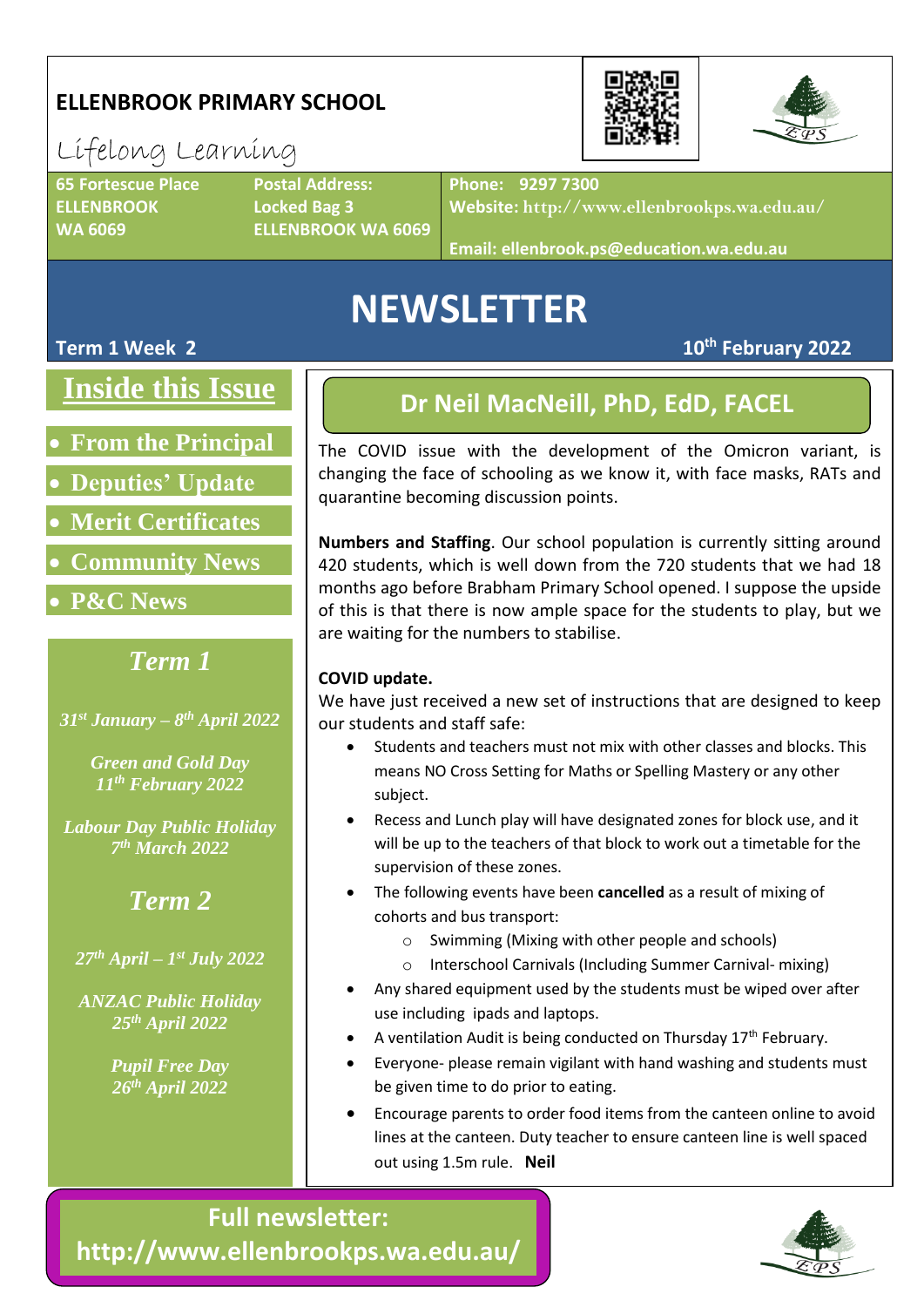

**Merit Certificates Winners**

**We're turning Ellenbrook Primary School green & gold on Friday 11th February, in support of the Australian Winter Olympic Team -** Green & Gold Day is for everyone. The athletes, the fans, the schools, the young, the old and everything in between. It doesn't matter who you are, your sporting ability or your background, we believe sport has the power to unite us all. This day is about painting the country in our national colours and being proud of Australia's sporting achievements, it's about all Australians coming together and celebrating the green and gold. We encourage all staff, students and parents to get involved and show your support!

**Absentees** – Just a reminder to parents/caregivers that you can use the website to notify the school of any student absences. The Ellenbrook Primary School website is <http://www.ellenbrookps.wa.edu.au/>

**Homework and home reading**- We are discouraging the bringing of shared material (books, homework and food to share) from home because of the danger of transmitting germs.

**Student Health Care Summary** – If there are any changes to your child's health care please either download the health care summary on the website <http://www.ellenbrookps.wa.edu.au/> or come to the office for a copy. You can either email back using [ellenbrook.ps@education.wa.edu.au](mailto:ellenbrook.ps@education.wa.edu.au) or drop to the office.

**School Contributions Voluntary –** In 2022 parents and carers of students attending Ellenbrook Primary School are asked to contribute:

\$40 per child in Year 1 to 6, \$50 per child in Pre-Primary and \$60 per child in Kindergarten. Thank you to all those who have paid their fees, however if you have not paid these fees through the Book Order with Campion, they can be paid in cash, cheque or EFTPOS at the Office.

**2022 School Captains and Prefects** – Congratulations to the following students elected -

Elianna Hailu School Captain Esme Zolnier-Brooke School Captain Emma Priest Prefect Logan Findlay Prefect Paige Ball Prefect Xylon Reutens Prefect

**Example 18 Student Henrich Primes and Student Pointing Characteristics**<br>
We're turning Electronck Primary School green & gold on Finance Characteristics<br>
Morito Certifications to be proved to a summary counter and the pro **School Board Nominations -** Ellenbrook Primary School are seeking members of our school community to nominate for our School Board. The council or board of a public school works with the school community to achieve the best outcomes for students. It plays an important role in contributing to good school governance so that school resources are used efficiently, and community expectations and the school's priorities reflect the needs of students. If you wish to nominate yourself, please complete the attached form and return to our front office by **Thursday 17th February**. Criminal history screening will be required to become a member of our School Board. For further information regarding School Boards, please phone the school on 9297 7300.

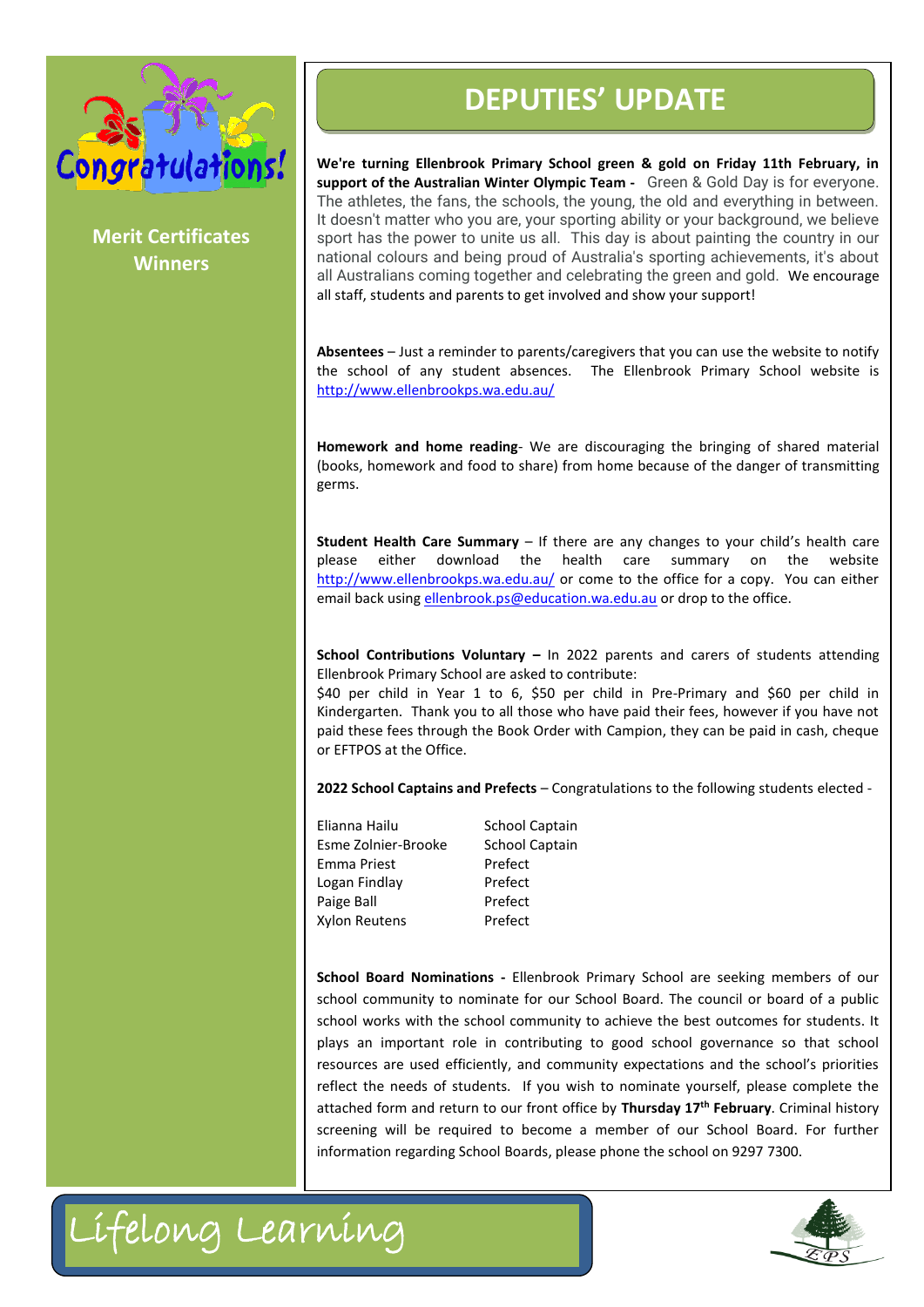

*Ellenbrook Primary School* 

*2022*

#### Nomination of a candidate for Parent Representative on the School Council

I wish to nominate myself as a candidate for election to the School Council.

Full name:

**Candidate Profile**

### **Declaration of candidate**

I nominate myself as a candidate and if elected will accept the responsibility of being a parent representative.

Signature of candidate:  $\begin{array}{cccc} \vert & \vert & \vert & \vert \end{array}$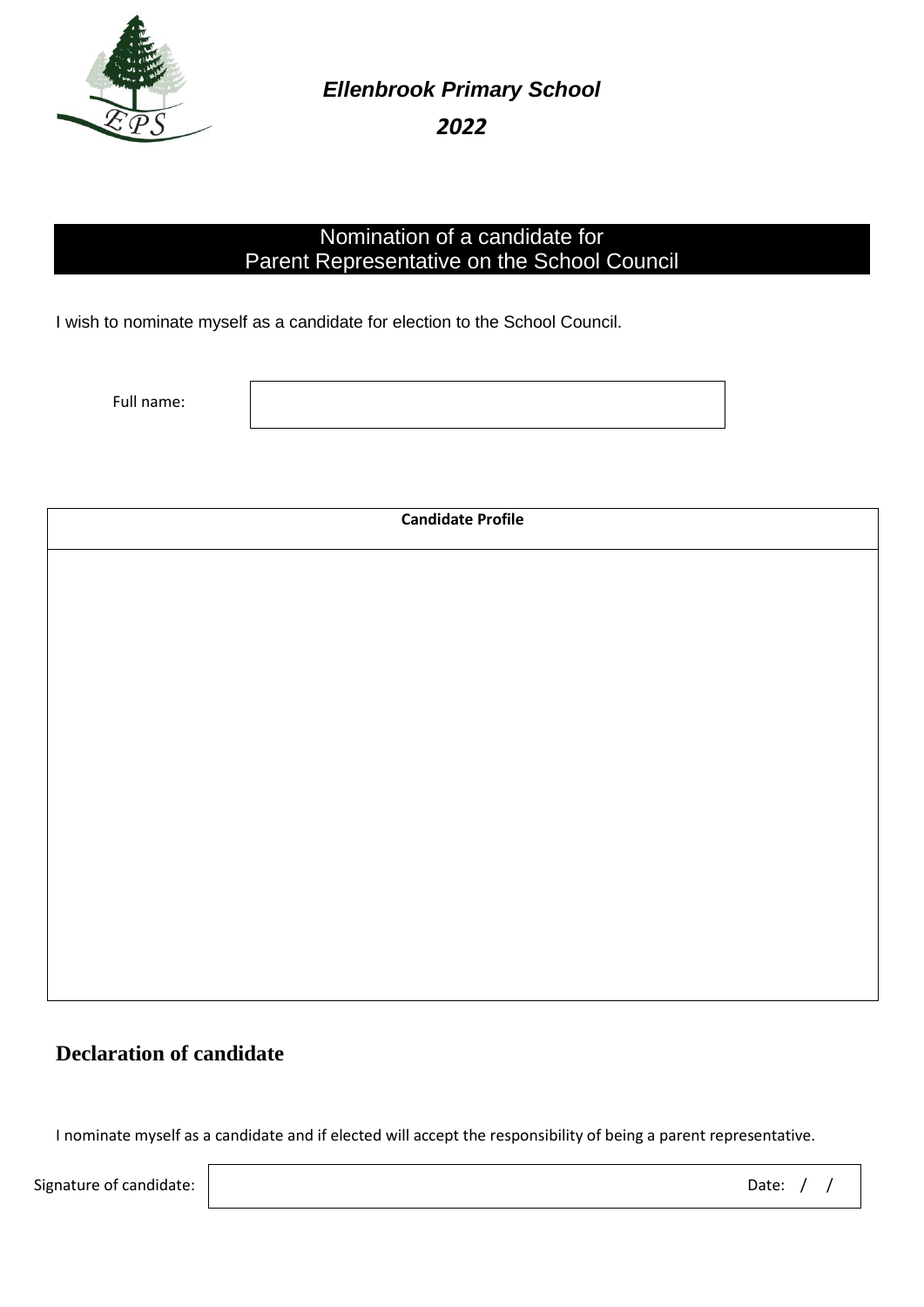

#### **Now You Have Started Kindy Online Session**



#### Has your child just started Kindy?

This session is an opportunity to meet with other parents and chat about this exciting milestone. Explore some routines to make going to school easier for the whole family.

| Date: | Friday 18 February 2022                                                                          |
|-------|--------------------------------------------------------------------------------------------------|
| Time: | 1.00pm to 2.45pm                                                                                 |
|       | This is a live online session. Further information will be<br>provided to you when you register. |

Bookings required - please contact the Child and Parent Centre





**NST** 

#### **Speech and Language Professional Development**

For early years services in Ellenbrook



Join our Speech Pathologist Anita, to hear more about speech services at the Child and Parent Centre, Child Development Services, the referral process for therapy and how to write an informative referral. There will be any opportunity for questions & answers. Afternoon tea provided.

| Date:  | Tuesday 15 March 2022                           |
|--------|-------------------------------------------------|
| Time:  | 2.00pm to 4.00pm                                |
| Venue: | <b>Child and Parent Centre Arbor Grove</b>      |
|        | <b>Brookmount Drive, Ellenbrook</b>             |
|        | (across from Sparrow Early Learning Ellenbrook) |

**Bookings required** 

childandparentcentres.wa.edu.au | 08 9263 2845 | cpcarborgroveadmin@anglicarewa.org.au